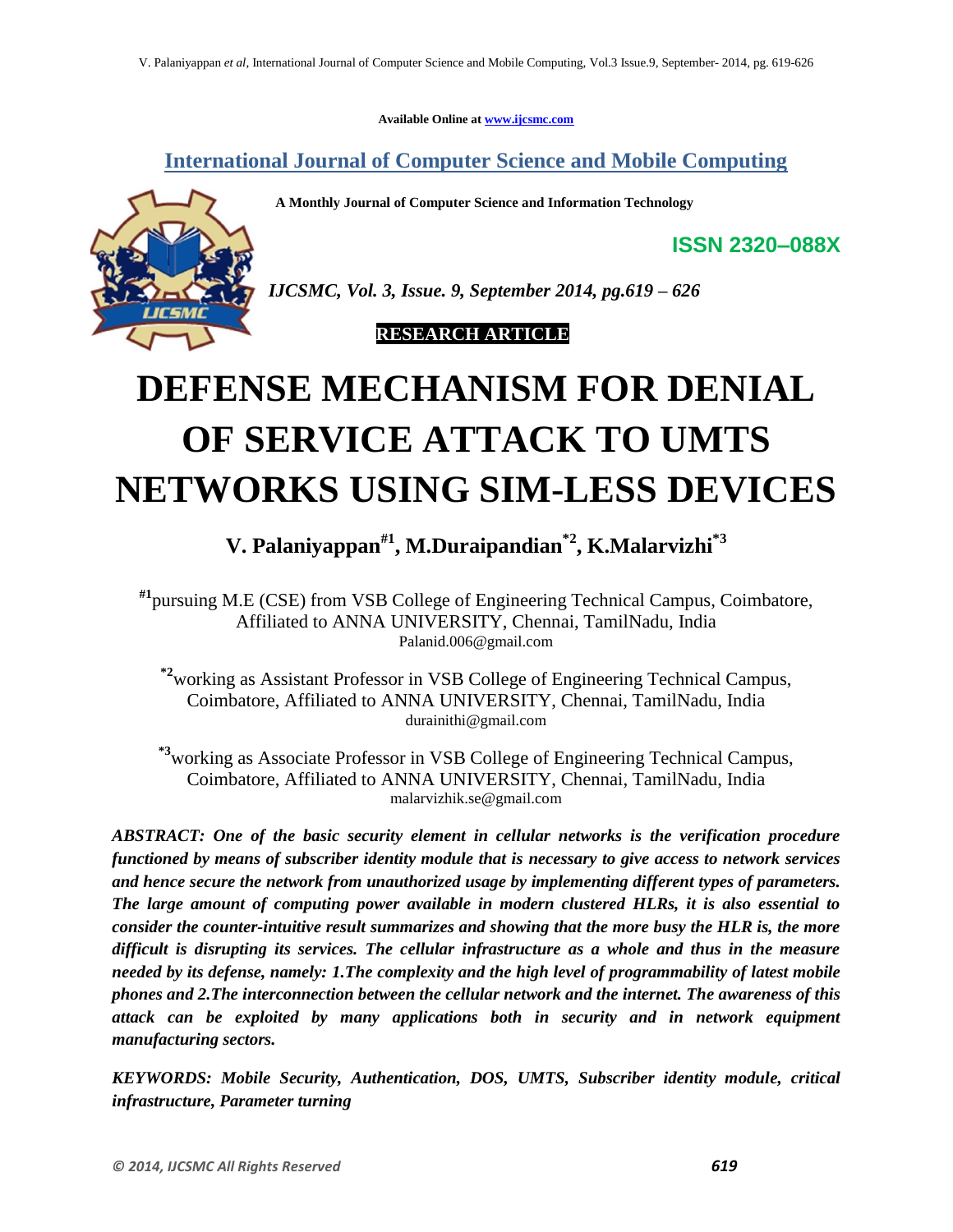#### **I. INTRODUCTION**

 MOBILE phones based on cellular networks are one of the most successfully deployed technologies of the last decades and coverage of cellular networks in the world has generally become persistent. Both an effect and a cause of this success may be seen in the evolutional cycle of the network technologies. In this state, mobile communication networks have gained the role of critical infrastructure for the global community like transport or electricity so that many individuals and business activities relying on them for their day-to-day operations. The complexity of the mobile network structure may hide both unknown and known vulnerabilities that proper analysis tools and formal techniques can unveil. Within protocol-specific vulnerabilities, the same network complexity may also hide potential performance bottlenecks in signalling protocols or control applications components that can be broken by several kinds of Denial of Service (DoS) attacks in order to tear down critical service subsystems or overcome them with large number of requests, arduous the resources needed to ensure network operations. The effect, in terms of coverage, of DoS attacks gradually increase when moving from physical (i.e., using a radio jammer) towards the upper layers (i.e., affecting application-level subsystems serving large portion of the cellular network). The potential impact of these attacks on mobile phone networks has not been sufficiently assessed and needs further study.

 To this aim, this work, by focus on the node attachment procedure in Universal Mobile Telecommunications System (UMTS) infrastructures, shows that it is possible to accumulate a full-fledged DoS attack potentially capable of shutting down large sections of the network coverage without the need of hijacking or controlling actual users' terminals, as well as that the number of devices necessary to make such an attack effective is limited to a few hundred ones. The presented attack does not require the use of real mobile handsets equipped with valid Subscriber Identity Module (SIM) modules and needs only a limited number (a few hundreds) of UMTS radio interfaces, ultimately located on a single ad-hoc device.

# **II. INTRODUCING THE UMTS NETWORK**

 Universal Mobile Telecommunications System (UMTS) is a major update to GSM standard which worth it the third generation (3G) epithet. Instead of other GSM updates like GPRS and EDGE, UMTS requires new base station equipments and new frequency band for its operation. In respect to 2G technologies it is characterized by greater spectral efficiency and higher throughput bandwidth ranging from 348kbps of first UMTS release, called R99, to actual 42Mbps of HSPA+. Bandwidth increment is also what drives marketing during early stages of this new technology; great emphasis has been posed by MNOs on services like mobile TV and video calling but their effort has not really been appreciated by end user: in fact, nowadays the main utilization of 3G networks is for plain internet access.

UMTS introduction highly affects the radio access portion of the network, the core part, on the other side, remained the same as in GSM/GPRS in order to facilitate the switch from old technologies to the new one. A typical GSM/UMTS Public Land Mobile Network (PLMN) consist at least of the infrastructures depicted. It is mainly split up in three different portions:

- the Mobile Station (MS) or User Equipment (UE);
- the Radio Access Network (RAN) which is called GSM/EDGE Radio Access Network (GERAN) or UMTS Terrestrial Radio Access Network (UTRAN) based on the used technology;
- The Core Network (CN) or Network Switching Subsystem (NSS) with fully separated packet and circuit switched domains.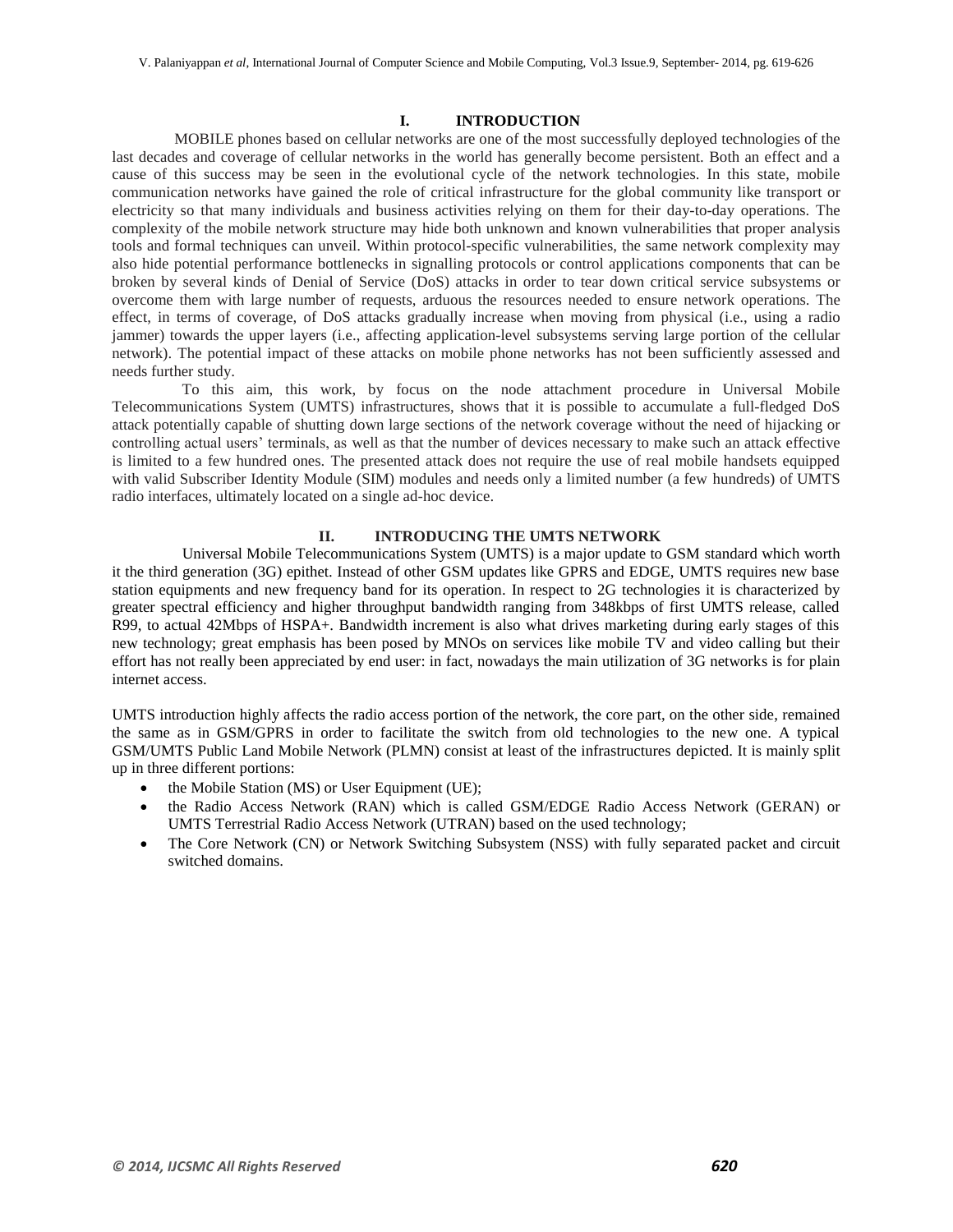

**Fig.1. Structure of UMTS network**

### **III. DDOS**

 Distributed denial of service (DDoS) *attack* aimed at cloud computing is some sort of malicious activity or a typical behavior, which cooperate the availability of the server's resources and prevents the legitimate users from using the service. DDOS attacks are not meant to alter data contents or achieve illegal access, but in that place they target to crash the servers, generally by temporarily interrupting or suspending the services of a host connected to the Internet. DOS attacks can occur from either a single source or multiple sources. Multiple source DOS attacks are called distributed denial-of service (DDOS) attacks.



 **Fig.2. Architecture of DOS**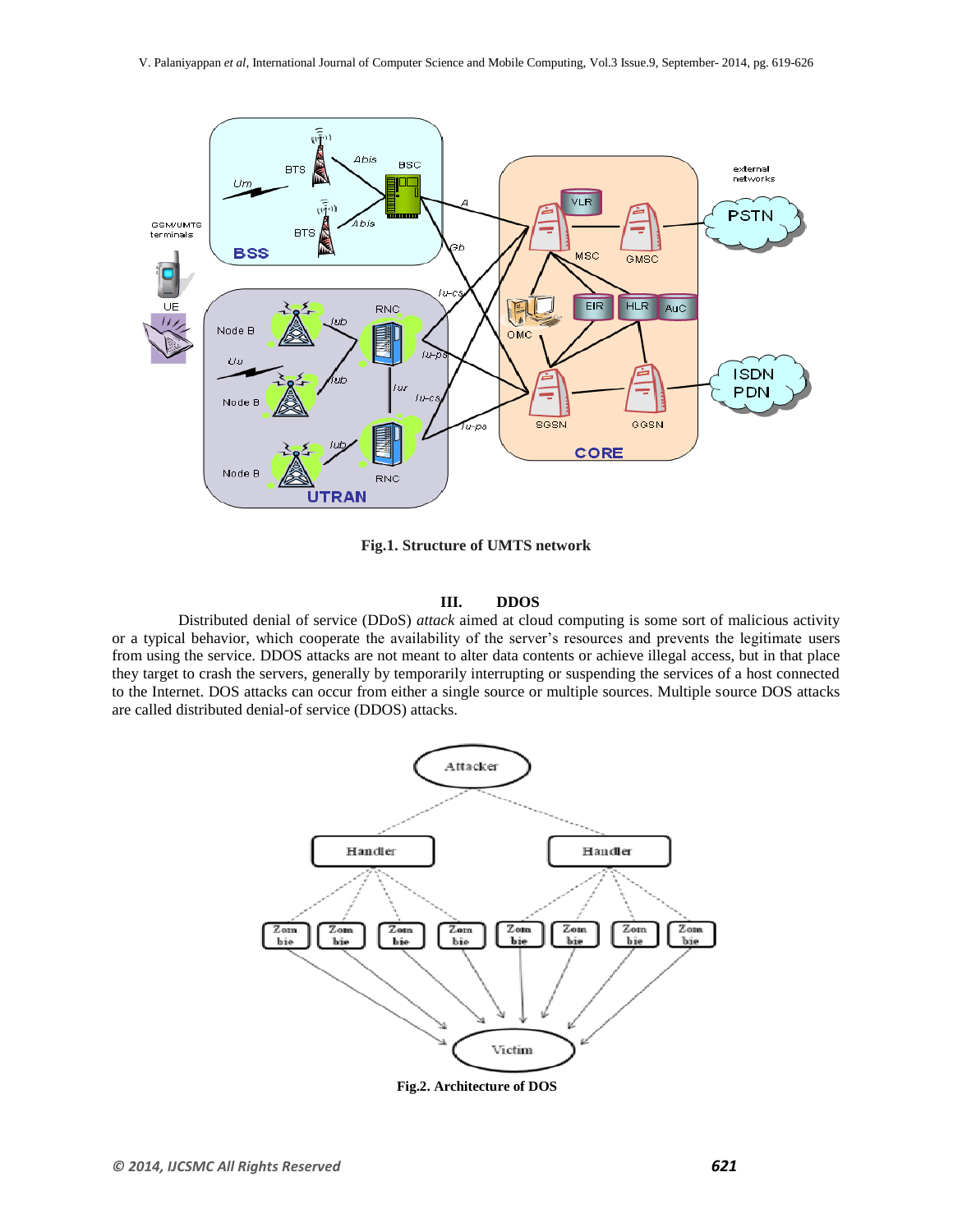# **A. Types of DDOS Attacks**

DDOS attacks can be classified into generally three types:

- **Volume Based Attacks**  This type of attack includes UDP floods, ICMP floods, and other spoofed packet floods. The aim of this attack is to inundate the bandwidth of the attacked site.
- **Protocol Attacks**  This type of DDOS attack consume the resources of either the servers or of intermediate communication equipment, such as routers, load balancers and even some firewalls. Some few examples of protocol attacks include Ping of Death, SYN floods, Smurf DDOS, disjointed packet attacks. Protocol base attacks are usually calculated in Packets per second.
- **Application Layer Attacks**  Perhaps the most dangerous type of DDOS attack, application layer attacks are consist of seemingly sensible and effortless requests. The focus of these attacks is to crash the web server. Application layer attacks include Zero-day DDOS attacks, Slowloris, DDOS attacks that target Apache, Windows or Open BSD vulnerabilities. The Application layer attack is calculated in Requests per second.

### **IV. RELATED WORK**

 For some reason each new radio access technology has to be deployed alongside existing ones, leading to hybrid architecture where some network components are shared among different technological infrastructures. All of these aspects represent a significant increase in the dangerousness of the attack when compared to the existing one and can make the described devices on attractive target also for the cyber-warfare or cellular network production industry.

 Attacker Model: Signaling–oriented DoS attacks that can affect both UMTS and UMTS/WLAN integrated systems.

 Black hole attack Model: An attacker with a false BS equipment moves close to its target victims. The victim is connected to its fake equipment the attacker would simply drop every packet that is transmitted from and towards the UE. This could be described as a variation of a black hole attack and could be conceived as the higher layer equivalent of radio jamming.

 SIM: Attack does not require the use of real mobile handsets equipped with valid Subscriber Identity Module (SIM) modules and needs only a limited number (a few hundreds) of UMTS radio interfaces.

 EIR: The IMEI is checked against the equipment identity register (EIR), in order to banish stolen or outof requisites hardware from the network. In order to avoid its use as a way to track users in their movements by unlawfully eavesdropping radio traffic, another identifier called Temporary Mobile Subscriber Identity (TMSI).

 To overcome the demerits of above described schemes, we are proposing a avoiding the usage of device in possession of unaware users, measuring the time delay by assigning the different types of parameter values.

### **V. ANALYSIS OF AIR INTERFACE**

 Now analyses the peculiarities of GSM and UMTS air interface protocols to evaluate their limits in terms of number of attach requests sent to the base station per second. In this process the only device communicating with the target cell.

# **A.1. GSM AIR INTERFACE**

 The GSM air interface has been designed to take advantage Of both Frequency Division Multiple Access (FDMA) like previous 1G technologies and Time Division Multiple Access (TDMA). Multiple frequencies are mainly used to boost cell capacity in terms of concurrent calls, time division and different carrier frequencies that the MS swipes during its boot-up procedures. This particular air resource.

# **A.2. UMTS AIR INTERFACE**

 UMTS is a mobile cellular system designed to remove GSM inefficiencies related to synchronization between all devices in the RAN. For this reason it substitutes the TDMA protocol with a particular form of Code Division Multiple Access (CDMA) that is Wideband CDMA (W-CDMA), which allows Node B to transmit simultaneously to multiple mobile phones on the same carrier frequency as long as different channelization codes are used. This codes also known as Walsh Hadamard sequences are multiplied with the bit sequence coming out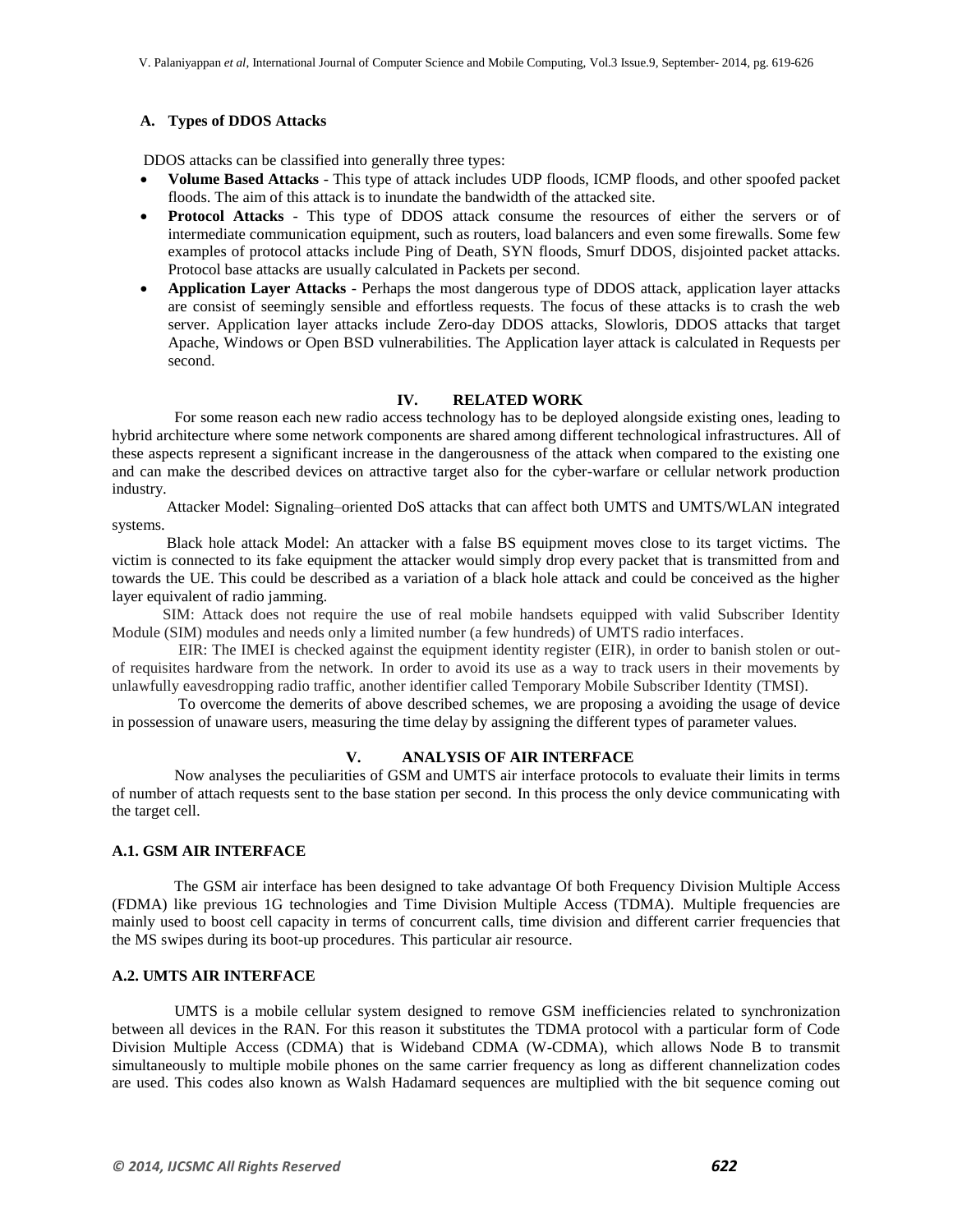from the channel coding block: the resulting sequence has an higher rate than the input one and UMTS specification fixes it at 3:84Mcps where the c" stands for chip.

# **A.3. UMTS ATTACK LIMITS**

 The complete UMTS location update procedure is very similar in its phases. The first message that deviates from a standard location update flow is the same as in GSM, that is, the authentication response message. Unlike GSM, however, this time the attacker has to reply to the authentication request with a wrong challenge response SRES because, at this stage, the UMTS protocol stack does not allow a MS-initiated connection release: neither at RRC layer [2], nor at RLC one.



**Fig.3. Message exchange between MS and Node B during the attack**

### **VI. PROPOSED WORK**

 The aim of the proposed scheme is to provide a security application which accurately detects and blocks DoS attack creating nodes in a UMTS network. The aim also measures the time delay by assigning the different types of parameter values. The application could be easily deployed in the network. Here we are proposing two main algorithms, UMTS integrity algorithm use to compute message authentication code and AKA algorithm used for authentication process.

# *A. ALGORITHMS*

#### *A.1. AKA ALGORITHM*

 In the attach procedure CN may require MS' authentication: this is the case when, for example, IMSI is used as identity declaration. The authentication process begin with MSC asking HLR authentication information for a given IMSI;HLR verify the presence of the IMSI in its database and, aided by AuC, generates a random RAND, which is processed by digest algorithm along with the IMSI's private key Ki thus obtaining an expected response XRES and a ciphering key Kc. (RAND, XRES, Kc) is the authentication triplet sent back to MSC which, in turn, sends RAND to mobile and receives back SRES as a response: MSC finally claims the user as authentic if and only if XRES = SRES. All the computations on the MS side is performed by the SIM card which is the only other element, apart from HLR, that knows both the digest algorithm and the private key Ki.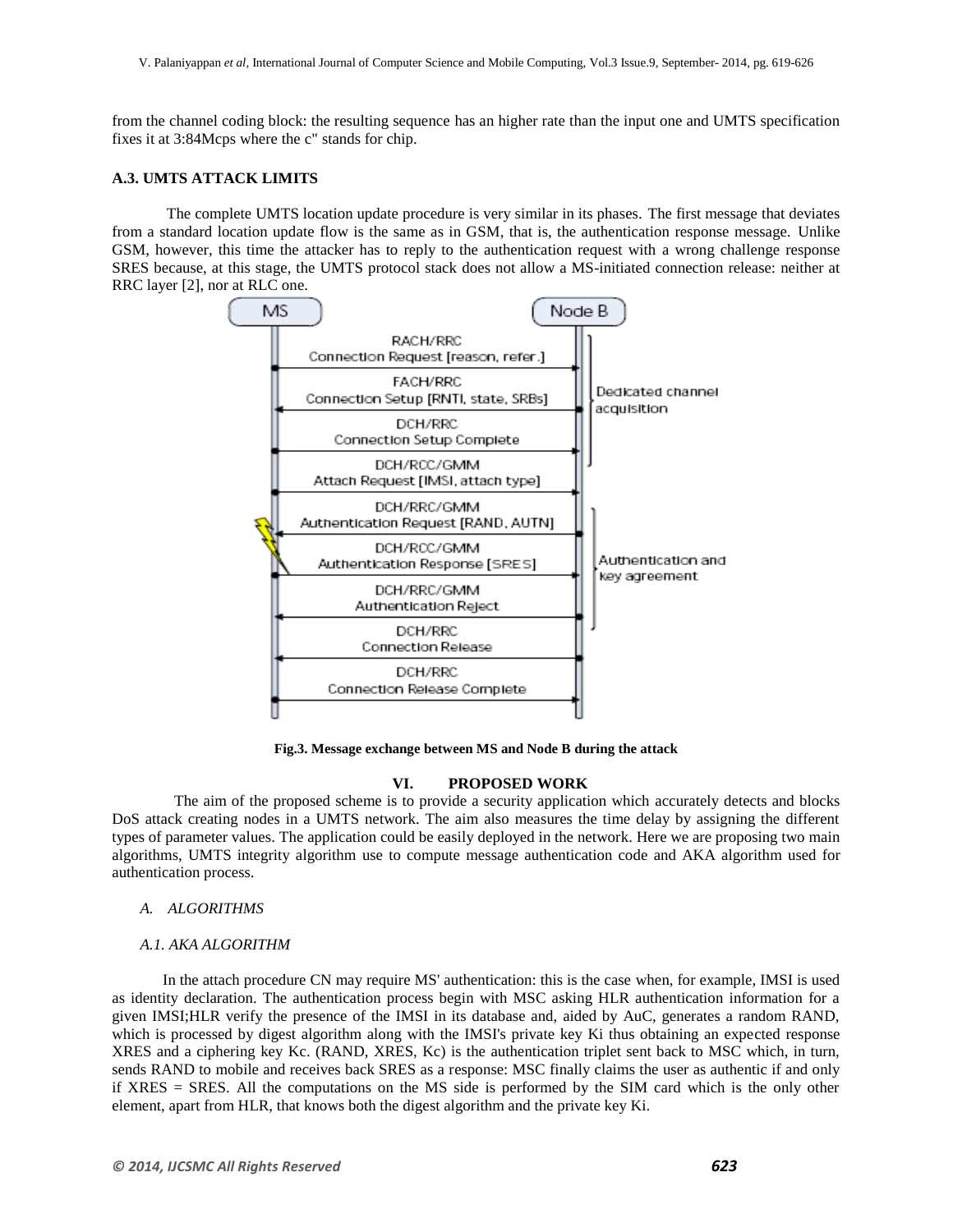# *A.2. UMTS INTEGRITY ALGORITHM*

 The purpose of the integrity protection is to authenticate individual control messages. The integrity key IK is generated during the authentication and key agreement procedure, similarly as the cipher key CK. The integrity protection mechanism is based on the concept of a message authentication code. This is a one-way function, which is controlled by the secret key IK. The algorithm for integrity protection is based on the core function as the encryption.

*B. SYSYEM MODULES*

*B.1*. *UMTS NETWORK*

 *B.2.ATTACKING THE UMTS NETWORK*

 *B.3.ASSESSING THE UMTS RADIO INTERFACE*

 *B.4.DOUBLING THE ATTACK POWER USING SIMS*

 *B.5.PARAMETER ASSIGNMENT*



*Fig.4. System Architect***ure**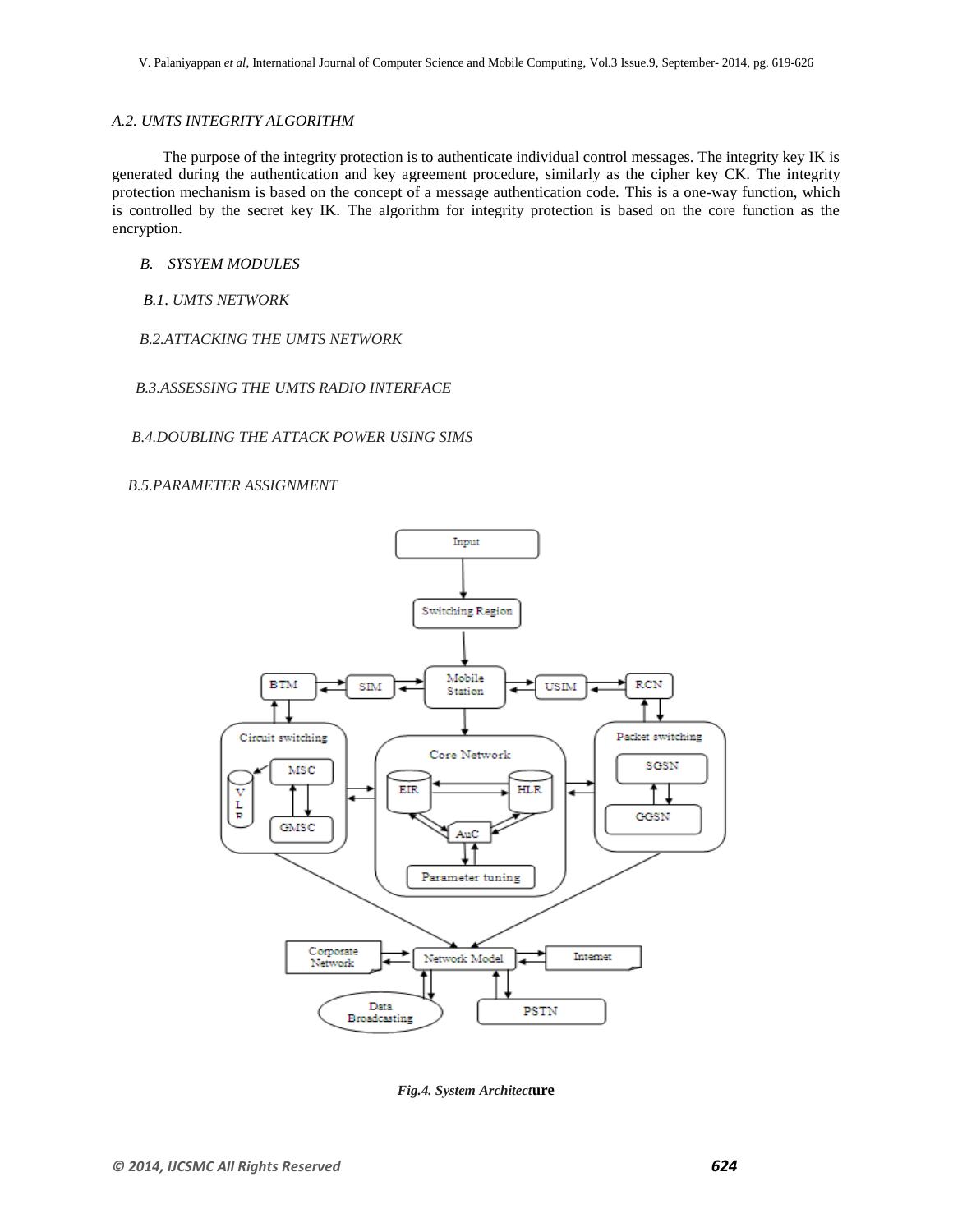### **VII. CONCLUSION**

 In this paper explores the scope of the UMTS based DoS attack. The classification of UMTS based DoS attack and some detection technique. An evaluation on DoS attack was discussed. In order to cope with the above timing limits, we envisioned an ad-hoc attacking device, equipped with multiple UMTS radio interfaces and no SIM modules. The Subscriber Identity Module is required to grant access to network services and hence protect the network from unauthorized users by assigning different types of parameters.

#### **REFERENCES**

[1] "A Denial of Service Attack to UMTS Networks Using SIM-Less Devices" Alessio Merlo, Mauro Migliardi, Nicola Gobbo, Francesco Palmieri, and Aniello Castiglione, Member, IEEE TRANSACTIONS ON DEPENDABLE AND SECURE COMPUTING, VOL. 11, NO. 3, MAY-JUNE (2014).

[2] Y.-L. Huang, F.-Y. Leu, I. You, Y.-K. Sun, and C.-C. Chu. (2014). "A secure wireless communication system integrating RSA, Diffie-Hellman PKDS, intelligent protection-key chains and a Data ConnectionCore in a 4G environment."

[3] Y.-L. Huang, F.-Y. Leu and K.-C. Wei, "A secure communication over wireless environments by using a data connection core," Math. Comput. Modelling, vol. 58, 2013.

[4] 3GPP. TS 23.401 | General Packet Radio Service (GPRS) enhancements for Evolved Universal Terrestrial Radio Access Network (E-UTRAN).

[5] K.W. Derr. Nightmares with Mobile Devices are Just around the Corner! In Portable Information Devices, 2007. PORTABLE07. IEEE International Conference on, 2007.

[6] C Johnson, H Holma, and I Sharp. Connection setup delay for packet switched services. 2005. [7] Harri Holma and Antti. Toskala. WCDMA for UMTS. Wiley Online Library, 2002.

[8] L.R. Knudsen and C.J. Mitchell. An analysis of the 3gpp-MAC scheme. In Daniel Augot and Claude Carlet (Eds.) Workshop on Coding and Cryptography, WCC 2001, Les Ecoles de Cotquidan, 2001.

[9] T. Iwata and T. Kohno. New Security Proofs for the 3GPP Con\_dentiality and Integrity Algorithms. In W. Meier and B. Roy (Eds.) Proceedings of FSE 2004, Lecture Notes in Computer Science, Springer-Verlag, 2004.

[10] Mylonas, S. Dritsas, B. Tsoumas, and D. Gritzalis, "Smartphone security evaluation—the malware attack case," in Proc. Int. Conf. Security Cryptography, 2011.

[11] P. Traynor, M. Lin, M. Ongtang, V. Rao, T. Jaeger, P. McDaniel, and T. La Porta, "On cellular botNets: Measuring the impact of malicious devices on a cellular network core," in Proc. 16th ACM Conf. Comput. Commun. Security, 2009.

[12] c.Johnson, H. Holma, and I. Sharp, "Connection setup delay for packet switched services," in Proc. 6th IEEE Int. Conf. 3G Beyond,2005.

[13] Yu Chen, *Member IEEE*, Kai Hwang, *Fellow IEEE*, and Wei-Shinn Ku, *Member, IEEE* "Collaborative Detection of DDoS Attacks over Multiple Network Domains" IEEE Transactions on Parallel and Distributed Systems.

[14] Collin Mulliner and J-P Seifert. Rise of the iBots: Owning a Telco network. In Malicious and Unwanted Software (MALWARE), 2010 5th International Conference on, IEEE, 2010.